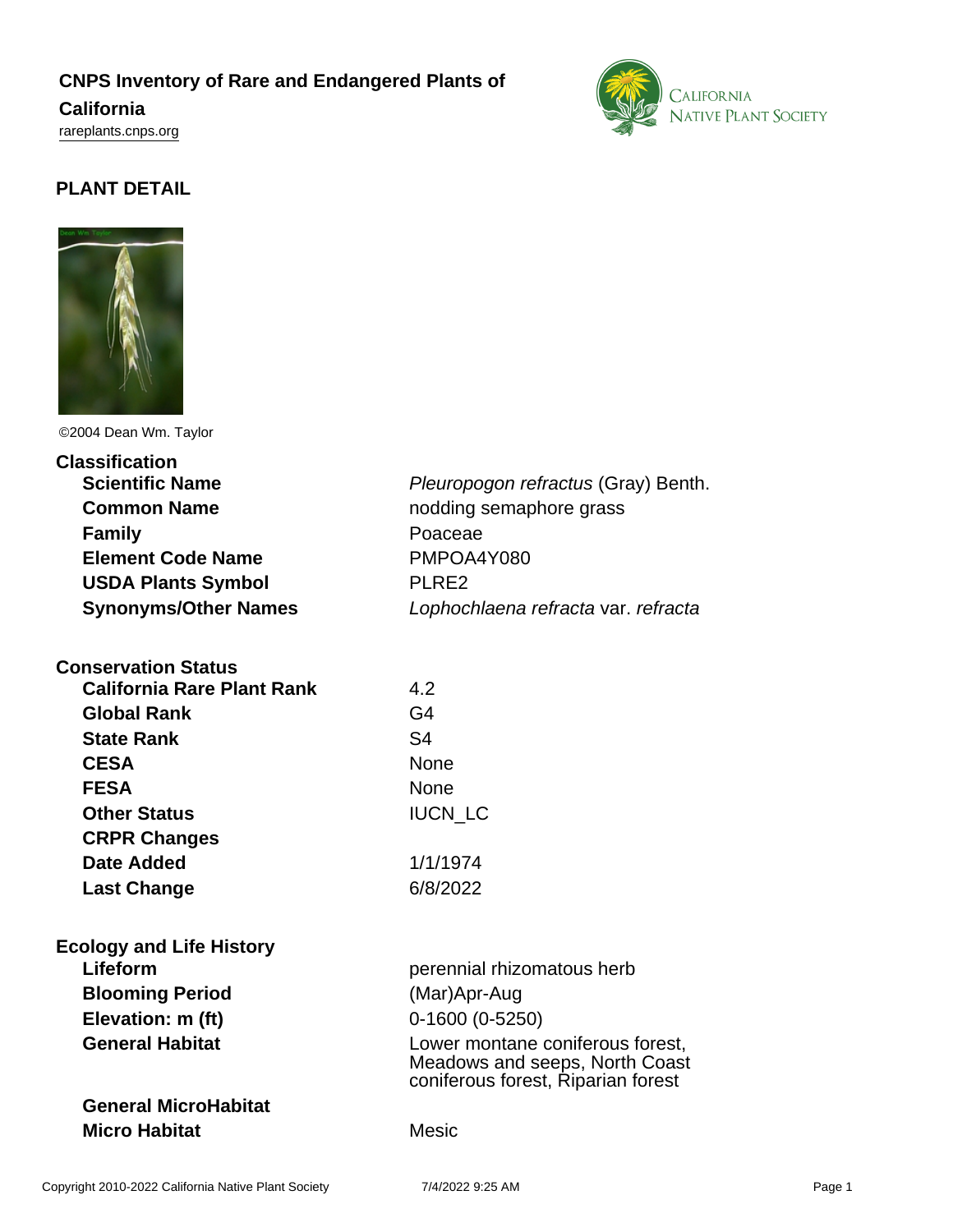# **Element Occurrence Data from California Natural Diversity Database Total Element Occurrences** 0

| Element Occurrence Ranks   |   |
|----------------------------|---|
| Excellent (A)              |   |
| Good (B)                   |   |
| Fair (C)                   | 0 |
| Poor (D)                   |   |
| None $(X)$                 |   |
| Unknown (U)                |   |
| <b>Occurrence Status</b>   |   |
| Historical, > 20 years     |   |
| Recent, $<$ 20 years       |   |
| Presence                   |   |
| <b>Presumed Extant</b>     |   |
| <b>Possibly Extirpated</b> |   |
| <b>Presumed Extirpated</b> |   |
|                            |   |

### **Location**

**CA Endemic** No. No.

## **Counties**

Del Norte (DNT), Humboldt (HUM), Marin (MRN), Mendocino (MEN), Sonoma (SON)

## **States**

California (CA), Oregon (OR), Washington (WA)

### **Quads**

Takilma (4212315), Arcata North (4012481), Arcata South (4012471), Blue Creek Mtn. (4112347), Blue Lake (4012388), Board Camp Mtn. (4012366), Bolinas (3712286), Bridgeville (4012347), Bull Creek (4012431), Capetown (4012443), Childs Hill (4112461), Comptche (3912335), Cotati (3812236), Crannell (4112411), Denny (4012384), Dutchmans Knoll (3912356), Eureka (4012472), Fern Canyon (4112441), Ferndale (4012453), Fields Landing (4012462), Fort Bragg (3912347), Grouse Mtn. (4012376), Hales Grove (3912377), High Divide (4112481), Hiouchi (4112471), Holter Ridge (4112338), Hopkins Butte (4112325), Hydesville (4012451), Iaqua Buttes (4012368), Johnsons (4112337), Korbel (4012378), Lord-ellis Summit (4012387), Mad River Buttes (4012367), Mallo Pass Creek (3912316), Maple Creek (4012377), McWhinney Creek (4012461), Noyo Hill (3912346), Orick (4112431), Owl Creek (4012358), Panther Creek (4112318), Redcrest (4012348), Requa (4112451), Rodgers Peak (4112421), Scotia (4012441), Sister Rocks (4112462), Smith River (4112482), Taylor Peak (4012442), Tish Tang Point (4112315), Trinity Mtn. (4112314), Westport (3912367)

#### **Notes**

Definitions of codes preceding a county and/or quad:

\* Presumed extirpated

(\*) Possibly extirpated

Species may be present in other areas where conditions are favorable. These data should NOT be substituted for pre-project review or for on-site surveys.